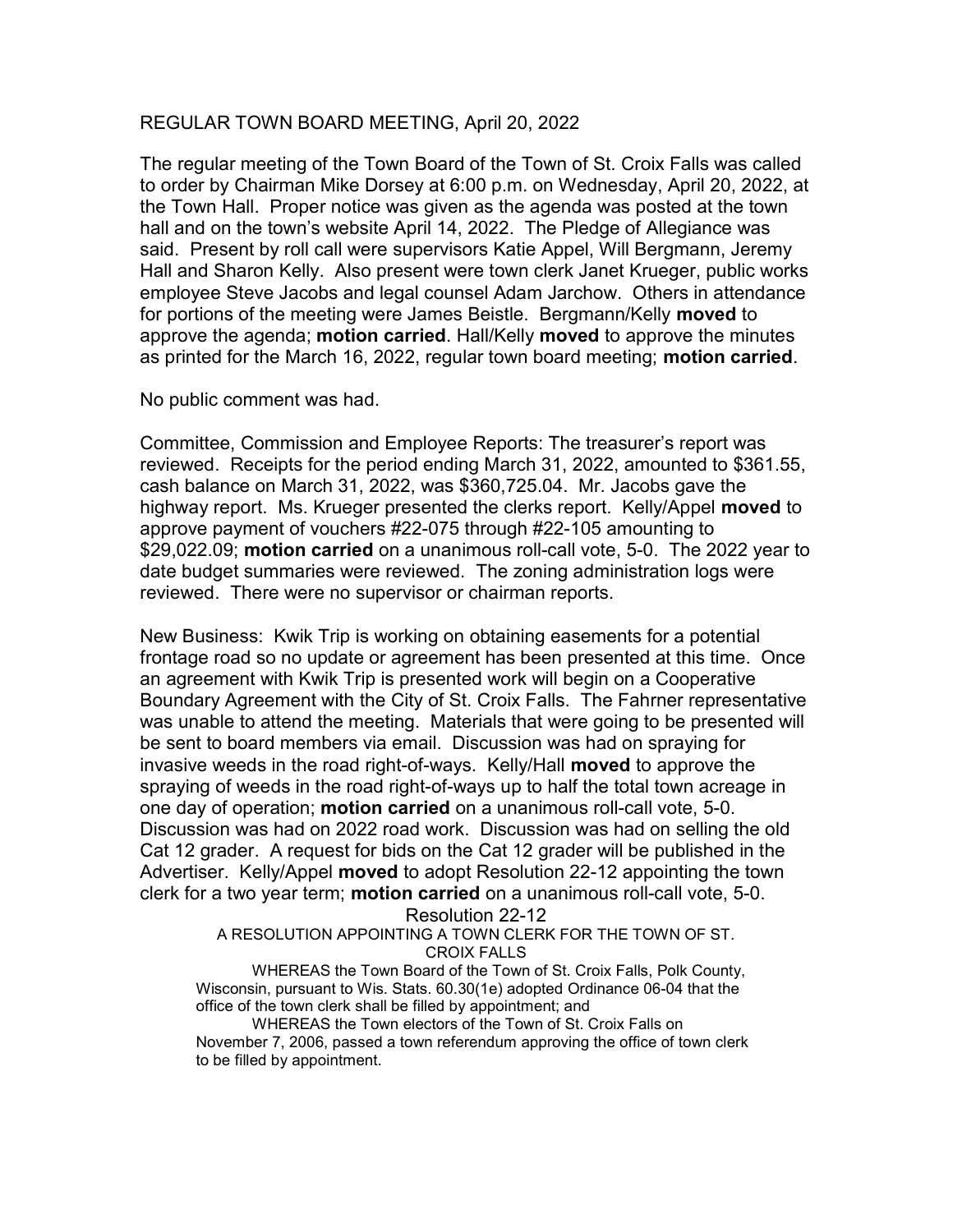THEREFORE BE IT RESOLVED that the Town Board of the Town of St. Croix Falls, Polk County, Wisconsin, does hereby appoint Janet Krueger as the Town of St. Croix Falls "Town Clerk" for a two year term effective April 20, 2022.

Appel/Bergmann **moved** to adopt Resolution 22-13 appointing alternate board of review members; **motion carried** on a unanimous roll-call vote, 5-0.

## Resolution 22-13

A RESOLUTION APPOINTING ALTERNATE MEMBERS TO THE BOARD OF REVIEW FOR THE TOWN OF ST. CROIX FALLS WHEREAS one of the changes to Wisconsin Statute Section 70.47

authorized the removal of Board of Review members for individual cases under specific circumstances, and

WHEREAS Section 70.47 (6m)(c) authorizes the appointment of alternate members to serve on the Board of Review when standing members are removed from individual cases, and

WHEREAS a standing member of the Board of Review may voluntarily remove himself/herself due to a possible conflict of interest or unable to serve for any other reason;

THEREFORE BE IT RESOLVED that the Town Board for the Town of St. Croix Falls, pursuant to Wisconsin Statute section 70.47 (6m)(c) and Section 70.46 (1), hereby appoints the following electors of the Town of St. Croix Falls as alternate Board of Review members:

Alternate 1: James H. Beistle, and

Alternate 2: Frank Behning

 BE IT FURTHER RESOLVED that these appointments be effective immediately and run through the Monday before the third Tuesday of April 2023.

 BE IT FURTHER RESOLVED that the Town Board of the Town of St. Croix Falls authorizes the per diem for the alternate members attending the Board of Review be set at eight dollars (\$8.00) per hour.

Appel/Kelly moved to adopt Resolution 22-14 approving the 2022 Reimbursement Agreement with the Deer Lake Improvement Association for the Deer Lake intern position(s) and portable toilet at the Deer Lake boat landing; motion carried on a unanimous roll-call vote, 5-0.

## Resolution 22-14

A RESOLUTION APPROVING THE 2022 REIMBURSEMENT AGREEMENT WITH THE DEER LAKE IMPROVEMENT ASSOCIATION FOR THE DEER LAKE INTERN POSITION(S) AND PORTABLE TOILET AT DEER LAKE BOAT LANDING

WHEREAS, the Deer Lake Improvement Association has received an Invasive Species Education and Protection grant under the Clean Boats, Clean Waters program to conduct certain educational and prevention programs at Deer Lake; and

WHEREAS, the Deer Lake Improvement Association desires to avoid the expense and inconvenience of directly hiring the interns and managing payroll and other activities associated with paying the interns who will conduct the grant activities; and

WHEREAS, the Town of St. Croix Falls has the capability to hire the interns and provide payroll services; AND

WHEREAS, the Deer Lake Improvement Association would like the Town of St. Croix Falls share the cost of the two portable toilets rented for the boat landing from April thru October.

THEREFORE BE IT RESOLVED that the Town Board of the Town of St. Croix Falls, Polk County, Wisconsin, will provide payroll services for the Deer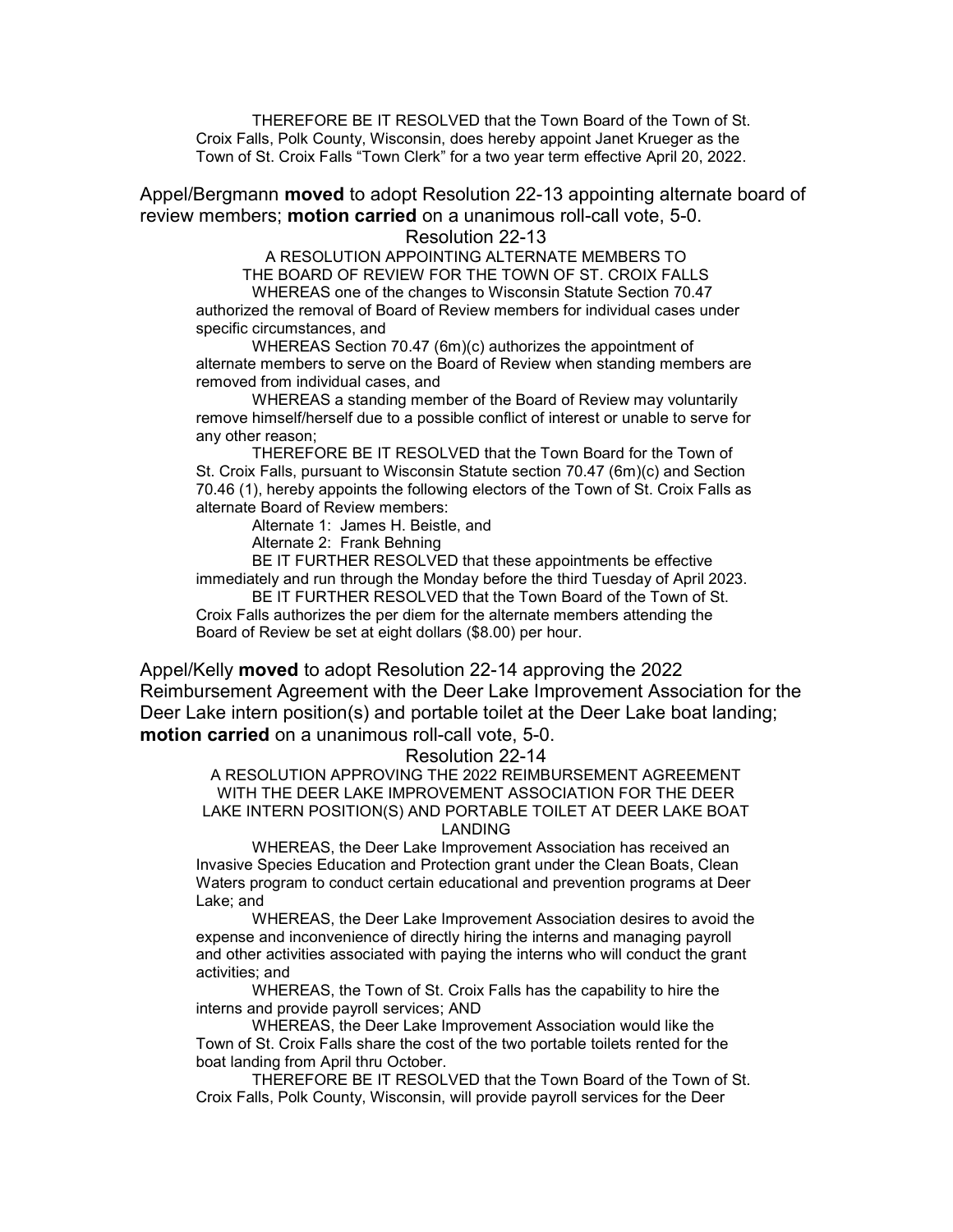Lake Clean Boats, Clean Waters program in accordance with the 2022 Reimbursement Agreement Between the Deer Lake Improvement Association and the Town; and

BE IT FURTHER RESOLVED that the 2022 Reimbursement Agreement between the Deer Lake Improvement Association and the Town be effective upon signing and become part of this enacting resolution.

## Reimbursement Agreement Between Deer Lake Improvement Association and the Town of St. Croix Falls For the Deer Lake Intern Position and Portable Toilet at the Deer Lake Boat Landing

This REIMBURSEMENT AGREEMENT ("Agreement") is made and entered into effective as of this 20th day of April, 2022 ("Effective Date") by and between the Town of St. Croix Falls, Wisconsin ("Town") and the Deer Lake Improvement Association ("Association").

 WHEREAS, the Association has received an Invasive Species Education and Protection grant ("Grant") under the Clean Boats Clean Waters program in order to conduct certain educational and prevention programs at Deer Lake ("Grant Activities");

 WHEREAS, the Association will use the Grant funds to, among other things, reimburse the Town, which will hire interns to conduct the Grant Activities;

 WHEREAS, the Association desires to avoid the expense and inconvenience of directly hiring the interns and managing payroll and other activities associated with paying the interns who will conduct the Grant Activities ("Services");

 WHEREAS, the Town has the capability to hire the interns and provide the Services;

 WHEREAS, the Association desires the Town to hire the interns and provide the Services and the Town is willing to hire the interns and provide the Services upon the terms and conditions set forth in this Agreement;

 NOW, THEREFORE, in consideration of the matters set forth above, the promises made by the parties herein and other good and valuable consideration, the receipt and sufficiency of which are hereby acknowledged by the parties, the parties agree as follows:

1. Employment of Interns. The Town agrees that unless such employment is earlier terminated by the Town (at its discretion), during the Term (as hereinafter defined), the Town will employ the interns to conduct the Grant Activities; provided, however, it is acknowledged and agreed that this Agreement is not, and does not constitute, an employment agreement between the Town and any such intern.

2. Provision of Services. During the Term of this Agreement, the Town agrees to provide the Services to the Association upon the terms and conditions set forth in this Agreement.

3. Term and Termination. The term ("Term") of this Agreement shall commence on the Effective Date and shall end upon the earlier of (a) the date on which the Association is no longer conducting the Grant Activities during the summer of 2022; or (b) September 30, 2022. Either party may terminate this Agreement upon ten (10) days prior written notice to the other party. The Association's payment obligations under Section 4 below, the acknowledgement and agreement of the Association set forth in Section 4 below and the Indemnification set forth in Section 5 below shall all survive the termination or expiration of this Agreement.

4. Payment for the Services. The Association shall pay the Town for providing the Services in an amount equal to \$34.00 per hour of time spent by Town personnel providing the Services. In addition, the Association shall provide to the Town no later than thirty (30) days from invoice date for the amounts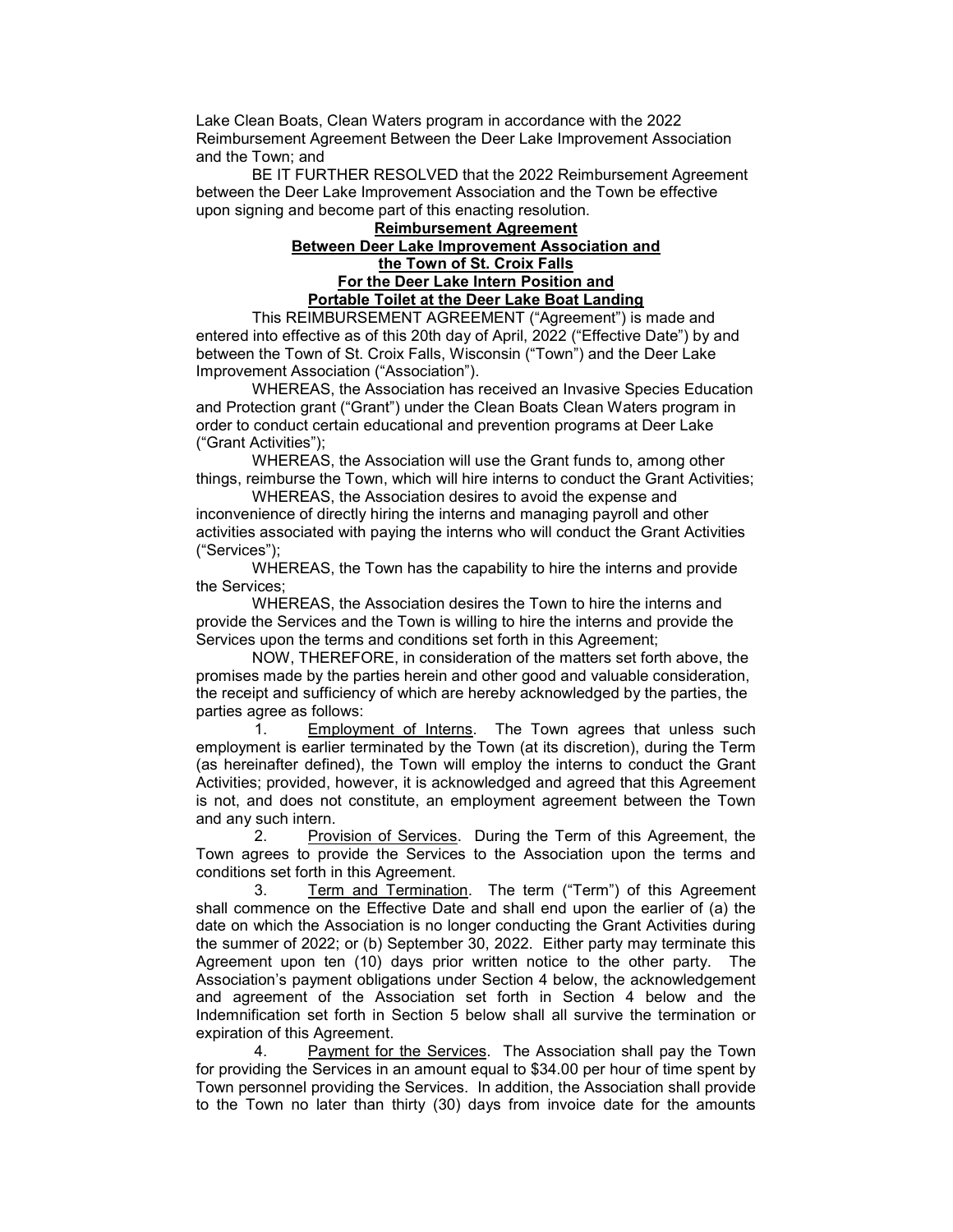sufficient to pay all interns their wage for that pay period and all taxes and other expenses related to such payment. The Association shall reimburse the Town for all reasonable costs and expenses incurred by the Town in connection with providing the Services, including any increase in the Town's insurance expense related to the this Agreement. In addition, the Association shall provide to the Town no later than thirty (30) days from invoice date the rental fee for one of the two portable toilets rented for the boat landing for the months of April thru October.

5. Indemnification. The Association agrees to indemnify, defend and hold the Town and its officers, board members, employees, agents, representatives and contractors ("Indemnified Parties") harmless from and against any loss, cost, expense, fee, liability, proceeding, litigation (including attorneys fees and costs) incurred or suffered by any of the Indemnified Parties arising from, or relating to, this Agreement, the Town's employment of the interns, the Services provided under this Agreement, and/or the conduct by the Association of the Grant Activities.

6. Governing Law. This Agreement shall be governed by, and construed in accordance with, the internal laws of the State of Wisconsin applicable to contracts executed and fully performed within the State of Wisconsin, without regard to the conflicts of laws provisions thereof.

7. Counterparts. This Agreement may be executed in counterparts, all of which shall be considered one and the same agreement and shall become effective when such counterparts have been signed by each of the parties and delivered to the other parties, it being understood that all parties need not sign the same counterpart.

Bergmann/Hall moved to approve portable toilets from Olson Sewer for the Deer Lake boat landing at (\$230.00) two hundred thirty dollars for two units per month; motion carried on a unanimous roll-call vote, 5-0. Kelly/Bergmann moved to amend Rules & Procedures Rule 5 "Posting Sites" with the addition of Super America and the deletion of Lampert's Lumber; **motion carried.** Appel/Kelly moved to approve Wisconsin Towns Association membership; motion carried on a unanimous roll-call vote, 5-0. The survey results were reviewed. A committee will need to be created to incorporate the survey results into the Comprehensive Plan.

The Town Board meeting recessed at 7:10 p.m. for the annual town meeting.

The Town Board meeting reconvened at 7:19 p.m. There was no public comment.

The chairman read the call for a closed session per Wisconsin State Statue 19.85(1) (c) for an annual employee performance review. Bergmann/Appel moved to adjourn to closed session at 7:20 p.m. per Wisconsin Statute 19.85 (1) (c) for an annual employee performance review; motion carried on a unanimous roll-call vote, 5-0.

The Town Board reconvened in open session at 7:42 p.m. with the board members and legal counsel present.